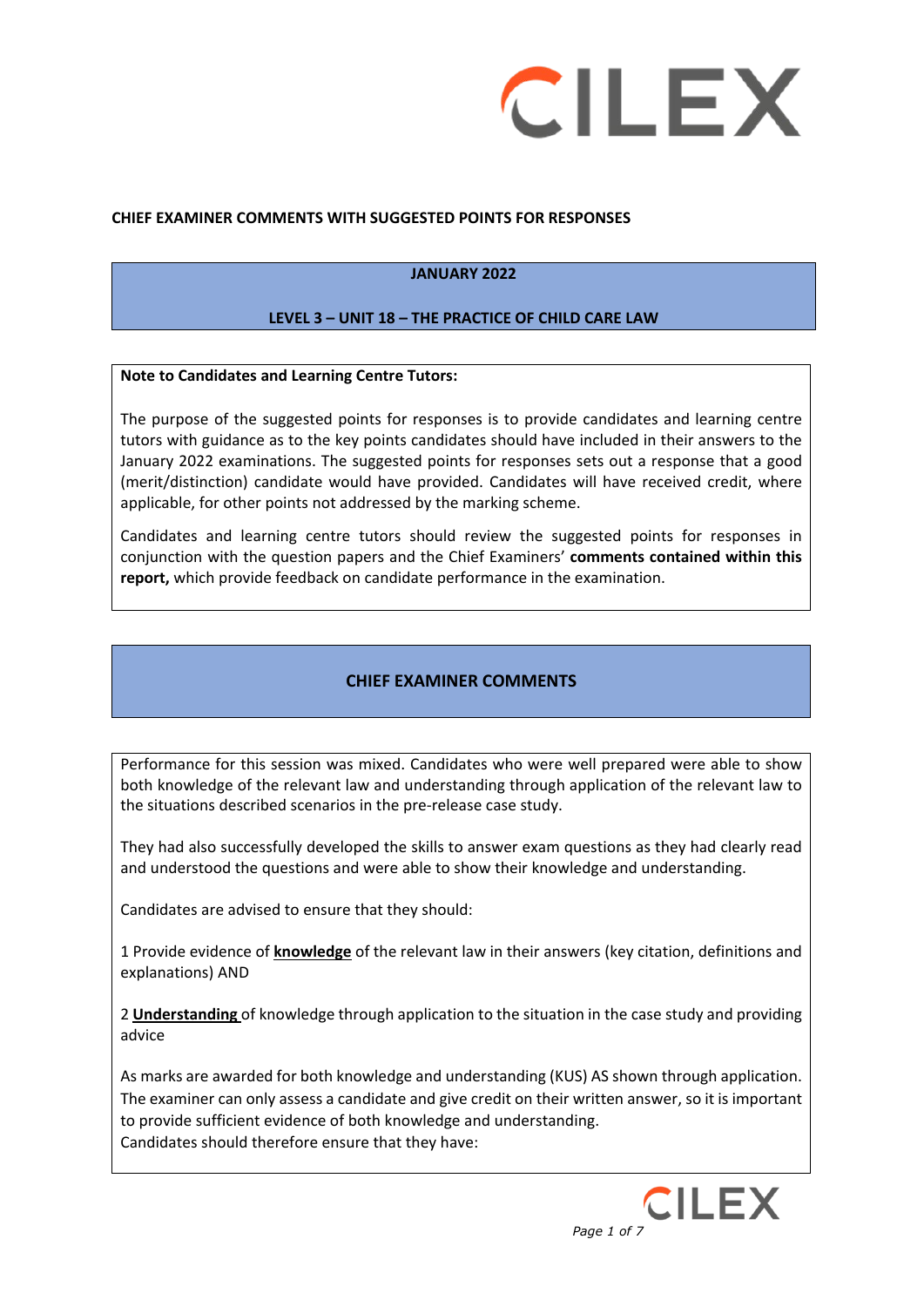1 Good knowledge of all the topics covered by the specification as any topic can be examined, and so selective learning may put a candidate at a disadvantage.

2 Good working knowledge of the case study that is pre-released.

3 Developed the exam skills required – the ability to read questions carefully and to answer as instructed, and to do this by showing knowledge and application in their answer.

These skills can be further developed by reference to previous CE reports which comment on specific topics.

| 1a             | Statutory<br>οf<br>powers<br>police        | Good knowledge of the police powers to be used in an emergency.                                                                                                                                               |
|----------------|--------------------------------------------|---------------------------------------------------------------------------------------------------------------------------------------------------------------------------------------------------------------|
| 1 <sub>b</sub> | protection<br>Emergency<br>order           | Variable performance. It is important to be able make the links in a process $-$ so<br>initially that the police will use emergency powers, but then the local authority may<br>have to take action. And why? |
| 1 <sub>c</sub> | child's<br>of<br>Protection<br>interests   | Performance for this question was disappointing. The key factor in protecting a<br>child's interests is to give them a voice in proceedings via a special guardian and<br>solicitor.                          |
| 2a             | Interim care order                         | Performance for this question was disappointing with a number candidates failing<br>to show KUS.                                                                                                              |
| 2 <sub>b</sub> | Procedural stages                          | This is a practice exam and so questions such as this should be expected. This has<br>been a topic in previous exam and commented on in previous CE reports.                                                  |
| 3a             | Placement order                            | Candidates were able to identify the order.                                                                                                                                                                   |
| 3b             | Grounds for a placement<br>order           | Candidates either knew the grounds for a placement order and could explain them,<br>or did not.                                                                                                               |
| 4a             | procedure<br>Initial<br>following referral | Again, a question on procedure that should be expected and therefore studied.                                                                                                                                 |
| 4bi            | Assessment framework                       | Most candidates were able to explain the Assessment Framework, which is a key<br>aspect that underpins child care law, and were able to apply to the situation.                                               |
| 4bii           | Key professionals                          | Candidates able to identify relevant professionals.                                                                                                                                                           |
| 4c             | Child in need                              | Candidates generally able to show KUS, though with different levels of detail on a<br>child in need, another key aspect of child care law.                                                                    |
| 5a             | Child<br>arrangements<br>order             | Candidates were able to identify the order, and to provide additional information.                                                                                                                            |
| 5b             | Factors to be considered                   | Performance showed a good level of understanding of relevant factors.                                                                                                                                         |

# **CANDIDATE PERFORMANCE FOR EACH QUESTION**

Performance varied across the questions.

In contrast to June 2021, care orders produced the weakest performance, whilst private law (the last question) produced the strongest performance.

### **Question 1 Emergency powers**

Generally satisfactory performance with 7 of the 10 candidates achieving a pass or above.

#### **Question 2 Care orders**

Topics that have been examined in previous exam series but were poorly answered. Candidates were either able to answer, and answer well, or showed little knowledge and understanding.

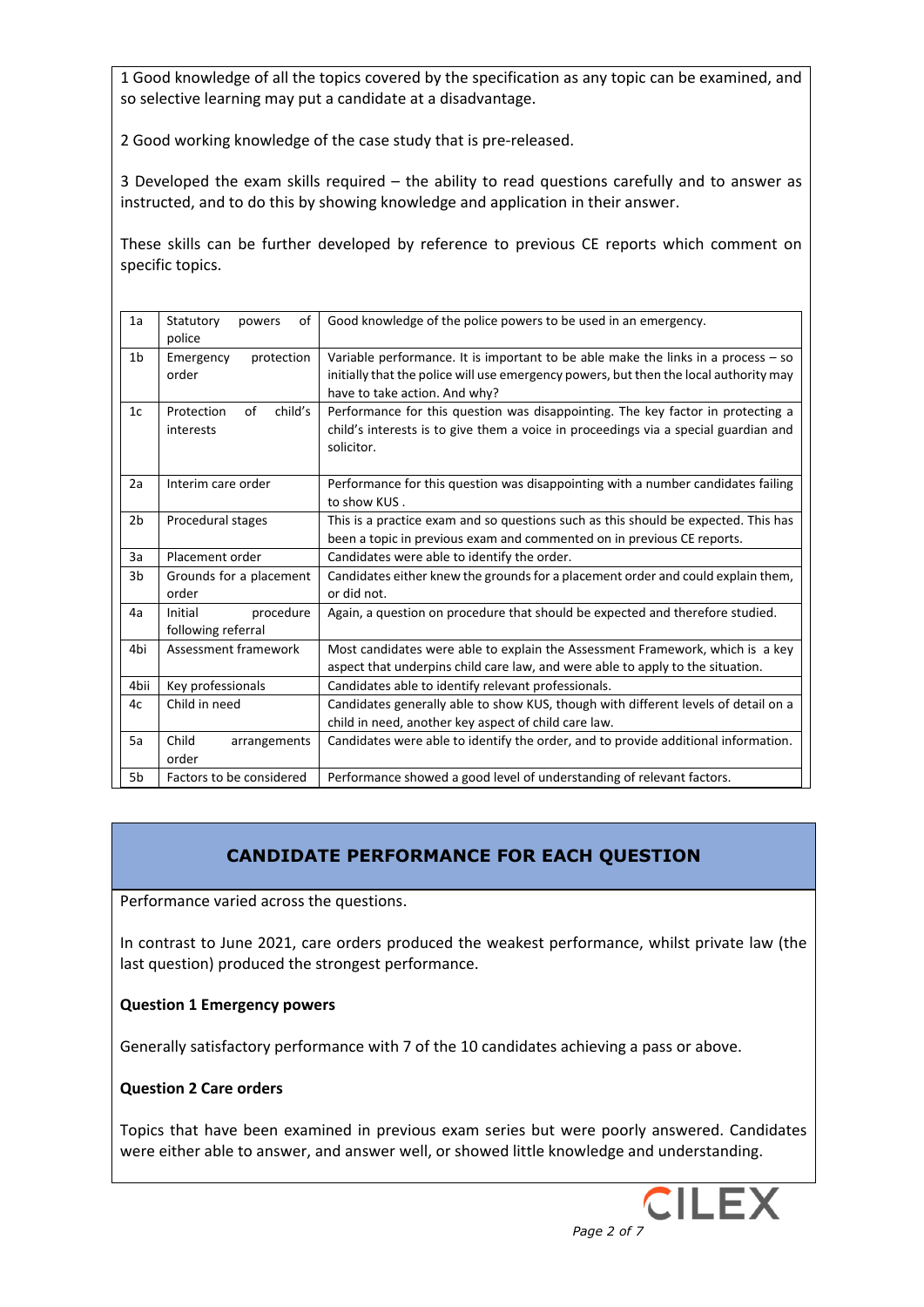# **Question 3 Permanent interventions**

Again, candidates either had the knowledge and understanding to answer, or they did not.

# **Question 4 Initial interventions**

Generally well answered.

### **Question 5 Private law**

The last question on the paper produced the best performance with 9 candidates achieving a pass or above.

# **SUGGESTED POINTS FOR RESPONSE**

# **LEVEL 3 – UNIT 18 – THE PRACTICE OF CHILD CARE LAW**

| <b>Question</b><br><b>Number</b> | <b>Suggested Points for Responses</b>                                                                                                                                                                                                                                                                                                                                                                                                                                                                                                                                                                                                                                                                                                                      | <b>Max</b>   |
|----------------------------------|------------------------------------------------------------------------------------------------------------------------------------------------------------------------------------------------------------------------------------------------------------------------------------------------------------------------------------------------------------------------------------------------------------------------------------------------------------------------------------------------------------------------------------------------------------------------------------------------------------------------------------------------------------------------------------------------------------------------------------------------------------|--------------|
|                                  |                                                                                                                                                                                                                                                                                                                                                                                                                                                                                                                                                                                                                                                                                                                                                            | <b>Marks</b> |
| 1(a)                             | <b>Powers of police</b><br>Section 46(1) CA 1989<br>Power to take children into police protection if situation<br>requires urgent action<br>If the police officer has reasonable cause to believe that a child<br>$\bullet$<br>would otherwise be likely to suffer significant harm the officer<br>can either:<br>Remove the child to suitable accommodation and keep<br>him/her there, or<br>Take such steps as are reasonable to ensure the child's<br>$\bullet$<br>removal from any hospital, or other place in which he/she is<br>being accommodated, is prevented.<br>Here the police needed to remove Isha from her home and to<br>take her to hospital and then to safe accommodation as there<br>was no responsible adult present to care for them | 5            |
| 1(b)                             | <b>Ground for an Emergency Protection Order (EPO)</b><br>Kempston County Council should apply for an EPO because the<br>police protection will only last for a maximum of 72 hours<br>Common ground<br>Reasonable cause to believe that a child is likely to suffer<br>significant harm unless he is moved to accommodation<br>provided by the applicant, or<br>Reasonable cause to believe that the child is likely to suffer<br>significant harm if he does not remain in his current<br>accommodation<br>Here the hospital wishes to remain treating Isha for several<br>days and it appears that further decisions may have to be<br>made concerning her care                                                                                          | 5            |
| 1(c)                             | <b>Representation of the child</b><br>Children's guardian will be appointed by court                                                                                                                                                                                                                                                                                                                                                                                                                                                                                                                                                                                                                                                                       | 5            |
|                                  |                                                                                                                                                                                                                                                                                                                                                                                                                                                                                                                                                                                                                                                                                                                                                            |              |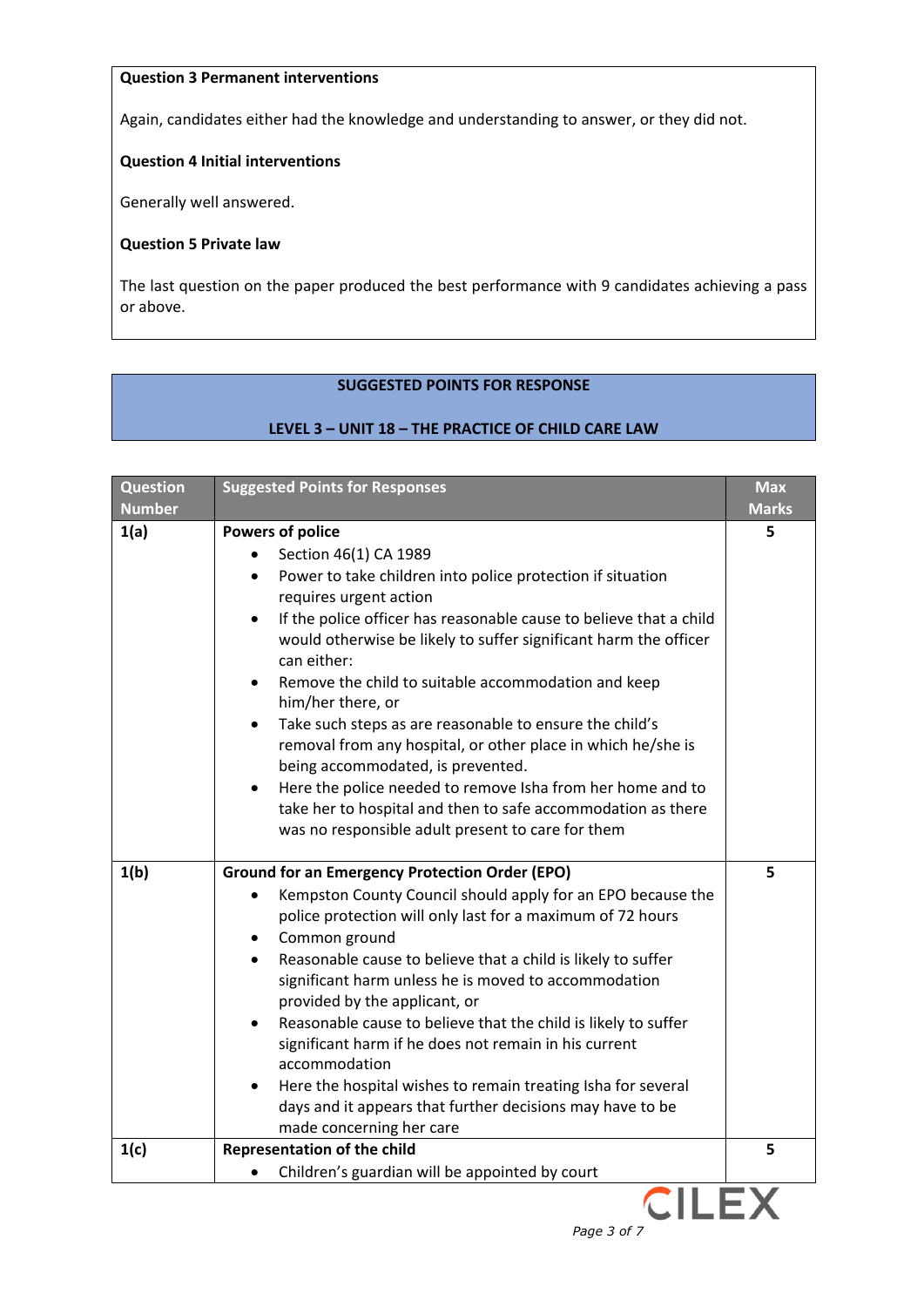| <b>Question 1 Total:</b> |                                                                              |  |
|--------------------------|------------------------------------------------------------------------------|--|
|                          | best interests are identified and protected.                                 |  |
|                          | her mother and so needs a children's guardian to ensure her                  |  |
|                          | her best interests. She appears to have no family other than                 |  |
|                          | feelings and give her instructions to the solicitor to represent             |  |
|                          | Isha is only 18 months old. She will not be able to express her<br>$\bullet$ |  |
|                          | Solicitor must also represent best interests of child                        |  |
|                          | Appoints solicitor to give advice and to represent child in court            |  |
|                          | Advises child in an age appropriate way                                      |  |
|                          | Meets and talks with child and family<br>$\bullet$                           |  |
|                          | Advises court of course of action in best interests of child                 |  |
|                          |                                                                              |  |

| <b>Question</b><br><b>Number</b> | <b>Suggested Points for Responses</b>                                                                                                                                                                                                                                                                                                                                                                                                                                                                                                                                                                                                                                                                                                                                                                                       | <b>Max</b><br><b>Marks</b> |
|----------------------------------|-----------------------------------------------------------------------------------------------------------------------------------------------------------------------------------------------------------------------------------------------------------------------------------------------------------------------------------------------------------------------------------------------------------------------------------------------------------------------------------------------------------------------------------------------------------------------------------------------------------------------------------------------------------------------------------------------------------------------------------------------------------------------------------------------------------------------------|----------------------------|
| 2(a)                             | Interim care order/supervision orders<br>S33 CA 1989<br>An interim care order places the child under the care of the local<br>$\bullet$<br>authority<br>The local authority will share PR with the parents<br>$\bullet$<br>But the local authority will make the day to day decisions and<br>$\bullet$<br>will have the right to decide how the parents exercise their PR<br>Ultimately a care order can last until the child is 18<br>$\bullet$<br>Credit relevant reference to the "threshold criteria and s31 CA<br>1989<br>In Isha's case her mother has failed to care for her as expected<br>and she is likely to come to harm if she remains in her mother's<br>care (1), so she needs to be placed under the LA's care for her<br>own protection.                                                                   | 7                          |
| 2(b)                             | The stages in an application for an interim care order<br>Stage 1 - Issue and Allocation<br>Application filed by LA<br>Application reviewed by court and relevant action taken<br>$\bullet$<br>Application and supporting documents returned to local<br>$\bullet$<br>authority for service on respondents<br>Date set for court hearing<br>$\bullet$<br>Stage 2 - Case Management Hearing<br>$\bullet$<br>Advocates meeting to discuss issues and draft order for<br>$\bullet$<br>consideration<br>Court hearing to identify key issues and evidence required<br>٠<br>The timetable for the child considered<br>$\bullet$<br>Stage $3$ – issues resolution hearing<br>$\bullet$<br>To confirm issues to be decided<br><b>Final hearing</b><br>$\bullet$<br>To decide any issues not already agreed by parties<br>$\bullet$ | 10                         |
|                                  | <b>Question 2 Total:</b>                                                                                                                                                                                                                                                                                                                                                                                                                                                                                                                                                                                                                                                                                                                                                                                                    | 17 marks                   |

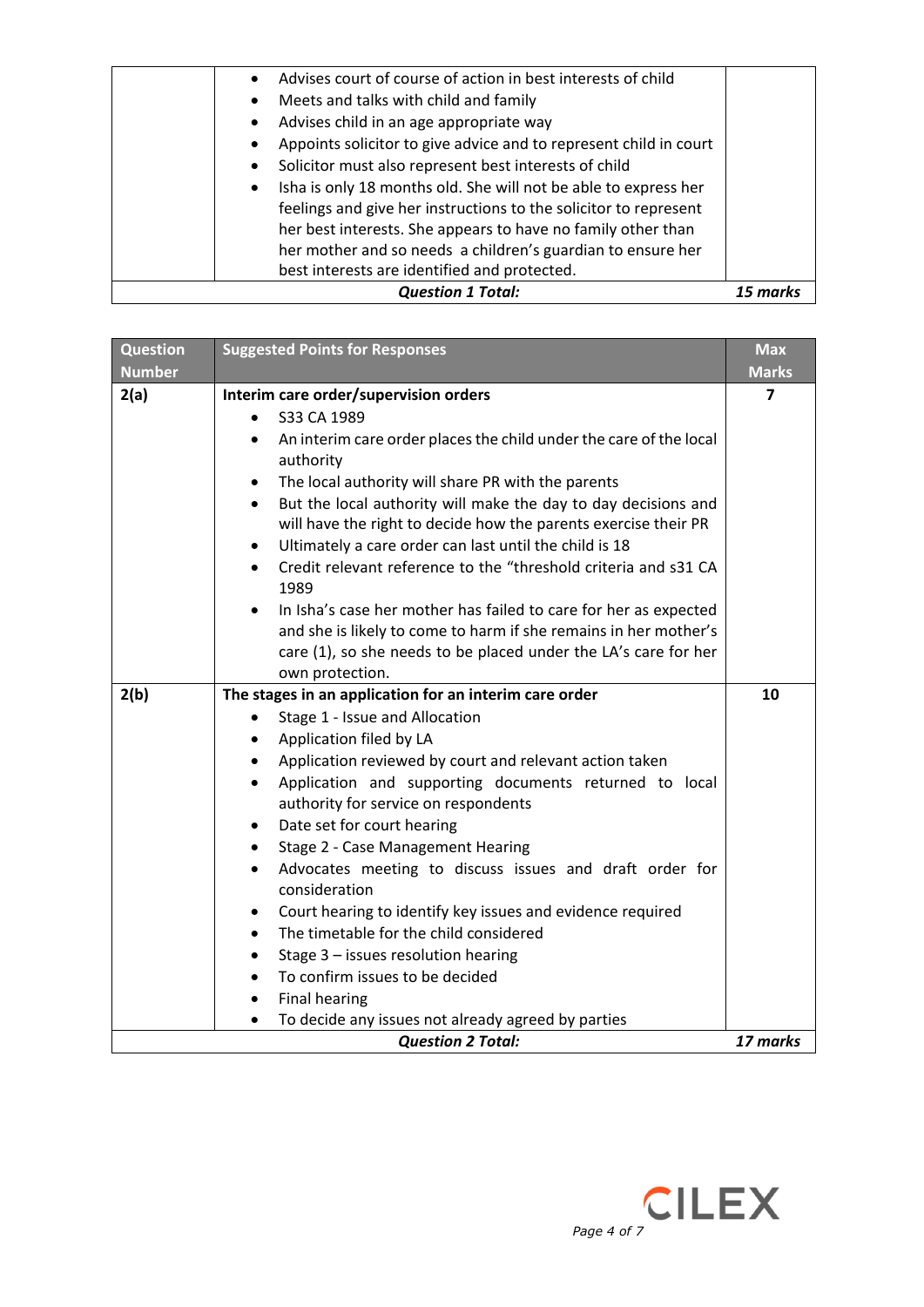| <b>Question</b><br><b>Number</b>    | <b>Suggested Points for Responses</b>                                         | <b>Max</b><br><b>Marks</b> |
|-------------------------------------|-------------------------------------------------------------------------------|----------------------------|
| 3(a)                                | A placement order                                                             | $\overline{2}$             |
|                                     | s21 Adoption of Children Act (ACA) 2002                                       |                            |
|                                     | A placement order                                                             |                            |
| 3(b)                                | Grounds for making a placement order                                          | 6                          |
|                                     | S31(2) CA 1989                                                                |                            |
|                                     | Threshold criteria – reasonable grounds to believe that the<br>$\bullet$      |                            |
|                                     | threshold criteria - statutory criteria - are met                             |                            |
|                                     | Child is suffering or is likely to suffer significant harm, and<br>$\bullet$  |                            |
|                                     | Harm is attributable to the care being given to, or likely to be<br>$\bullet$ |                            |
|                                     | given to, the child being below the standard of care that a                   |                            |
|                                     | reasonable person would give, and                                             |                            |
|                                     | Parents' consent should be dispensed with<br>$\bullet$                        |                            |
|                                     | Here, Baby A has been abandoned and this could have caused<br>$\bullet$       |                            |
|                                     | significant harm he had not been found. The parents have not                  |                            |
|                                     | been traced so parental consent is not possible and should be                 |                            |
|                                     | dispensed with                                                                |                            |
| <b>Question 3 Total:</b><br>8 marks |                                                                               |                            |

| <b>Question</b><br><b>Number</b> | <b>Suggested Points for Responses</b>                                                                                                                                                                                                                              | <b>Max</b><br><b>Marks</b> |
|----------------------------------|--------------------------------------------------------------------------------------------------------------------------------------------------------------------------------------------------------------------------------------------------------------------|----------------------------|
| 4(a)                             | <b>Procedure after initial referral</b>                                                                                                                                                                                                                            | 4                          |
|                                  | The school should confirm concerns in writing within 48 hours<br>Written acknowledgement should be given by LA within 1<br>working day<br>An initial assessment should be made<br>A decision should be made on whether further action is required<br>regarding Tom |                            |
| 4(b)(i)                          | <b>Assessment framework</b>                                                                                                                                                                                                                                        | 8                          |
|                                  | Child's developmental needs<br>٠                                                                                                                                                                                                                                   |                            |
|                                  | Examples - health, education emotional and behavioural<br>$\bullet$                                                                                                                                                                                                |                            |
|                                  | development etc                                                                                                                                                                                                                                                    |                            |
|                                  | Parenting capacity                                                                                                                                                                                                                                                 |                            |
|                                  | Examples - basic care, emotional warmth, stability<br>٠                                                                                                                                                                                                            |                            |
|                                  | Family and environmental factors                                                                                                                                                                                                                                   |                            |
|                                  | Examples - Family history and functioning, housing etc<br>$\bullet$                                                                                                                                                                                                |                            |
|                                  | Application - e.g. Tom's development and social skills are                                                                                                                                                                                                         |                            |
|                                  | likely to be affected unless support is provided by the school<br>and social services                                                                                                                                                                              |                            |
|                                  | The assessment will be carried out by a social worker<br>$\bullet$                                                                                                                                                                                                 |                            |
| 4(b)(ii)                         | <b>Other professionals involved</b>                                                                                                                                                                                                                                | $\overline{2}$             |
|                                  | <b>Teachers</b>                                                                                                                                                                                                                                                    |                            |
|                                  | <b>Educational psychologist</b><br>$\bullet$                                                                                                                                                                                                                       |                            |
|                                  | Health professional<br>$\bullet$                                                                                                                                                                                                                                   |                            |
| 4(c)                             | Child in need                                                                                                                                                                                                                                                      | 6                          |
|                                  | s17(10) CA 1989                                                                                                                                                                                                                                                    |                            |
|                                  | A child in need is a child who is unlikely to achieve or maintain                                                                                                                                                                                                  |                            |
|                                  | a satisfactory level of health or development unless he receives                                                                                                                                                                                                   |                            |
|                                  | assistance from the LA, or                                                                                                                                                                                                                                         |                            |

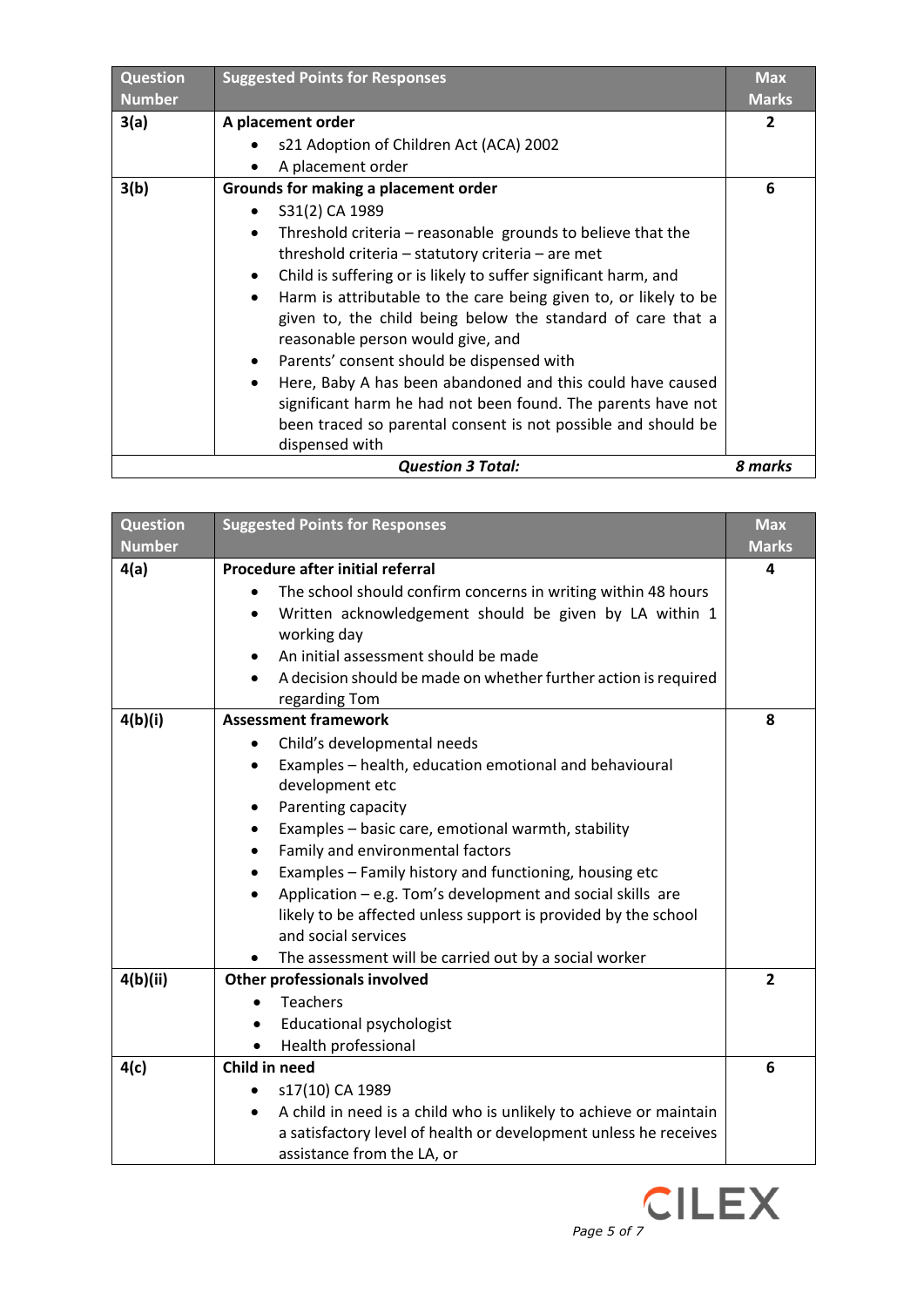| <b>Question</b><br><b>Number</b> | <b>Suggested Points for Responses</b>                                                                                                                                                                                                                                                                                                                                                                                                                                                                                                                                                                                                                                                                                                                                                                                                                                                                                                                                                                                                                                                                                                                                                                                                                                                                                                                                                  | <b>Max</b><br><b>Marks</b> |
|----------------------------------|----------------------------------------------------------------------------------------------------------------------------------------------------------------------------------------------------------------------------------------------------------------------------------------------------------------------------------------------------------------------------------------------------------------------------------------------------------------------------------------------------------------------------------------------------------------------------------------------------------------------------------------------------------------------------------------------------------------------------------------------------------------------------------------------------------------------------------------------------------------------------------------------------------------------------------------------------------------------------------------------------------------------------------------------------------------------------------------------------------------------------------------------------------------------------------------------------------------------------------------------------------------------------------------------------------------------------------------------------------------------------------------|----------------------------|
| 5(a)                             | A child arrangement order (CAO)<br>A child arrangements order<br>٠<br>An order which sets out with whom a child should live, spend<br>$\bullet$<br>time, or otherwise have contact, and when a child is to live,<br>spend time or otherwise have contact<br>Contact can be direct (face to face) or indirect (letters and<br>$\bullet$<br>phone calls)<br>This order would specify what contact should occur, including<br>overnight stays - and Kate would have to comply                                                                                                                                                                                                                                                                                                                                                                                                                                                                                                                                                                                                                                                                                                                                                                                                                                                                                                             | 4                          |
| 5(b)                             | <b>Welfare checklist factors</b><br>Ascertainable wishes and feelings of child (considered in light<br>of age and understanding<br>How much weight is placed on a child's wishes depends on<br>child's age and maturity.<br>(Credit reference to the Gillick test of competence)<br>Application - here the children are 12 years old and 11 years old<br>so their views will carry some weight<br>Child's physical, emotional and educational needs<br>٠<br>Court will consider a range of factors including relationships and<br>$\bullet$<br>the effect of having no contact<br>Application - Harriet and Oscar have been brought up by both<br>$\bullet$<br>parents until recently and the limited contact with their father<br>is having an effect on them.<br>Likely effect on child of change in circumstances<br>٠<br>Courts are reluctant to upset the status quo<br>Application - Harriet and Oscar have had to deal with the<br>change created by their parents splitting up and this has led to<br>far less contact with their father. Allowing an increase in contact<br>might have a positive effect - in reversing slightly the change<br>they have found difficult<br>Child's age, sex and background<br>Age is relevant in weight given to expressed wishes; sex is<br>relevant if a teenager; background increasingly important due<br>to multicultural relationships | 6                          |